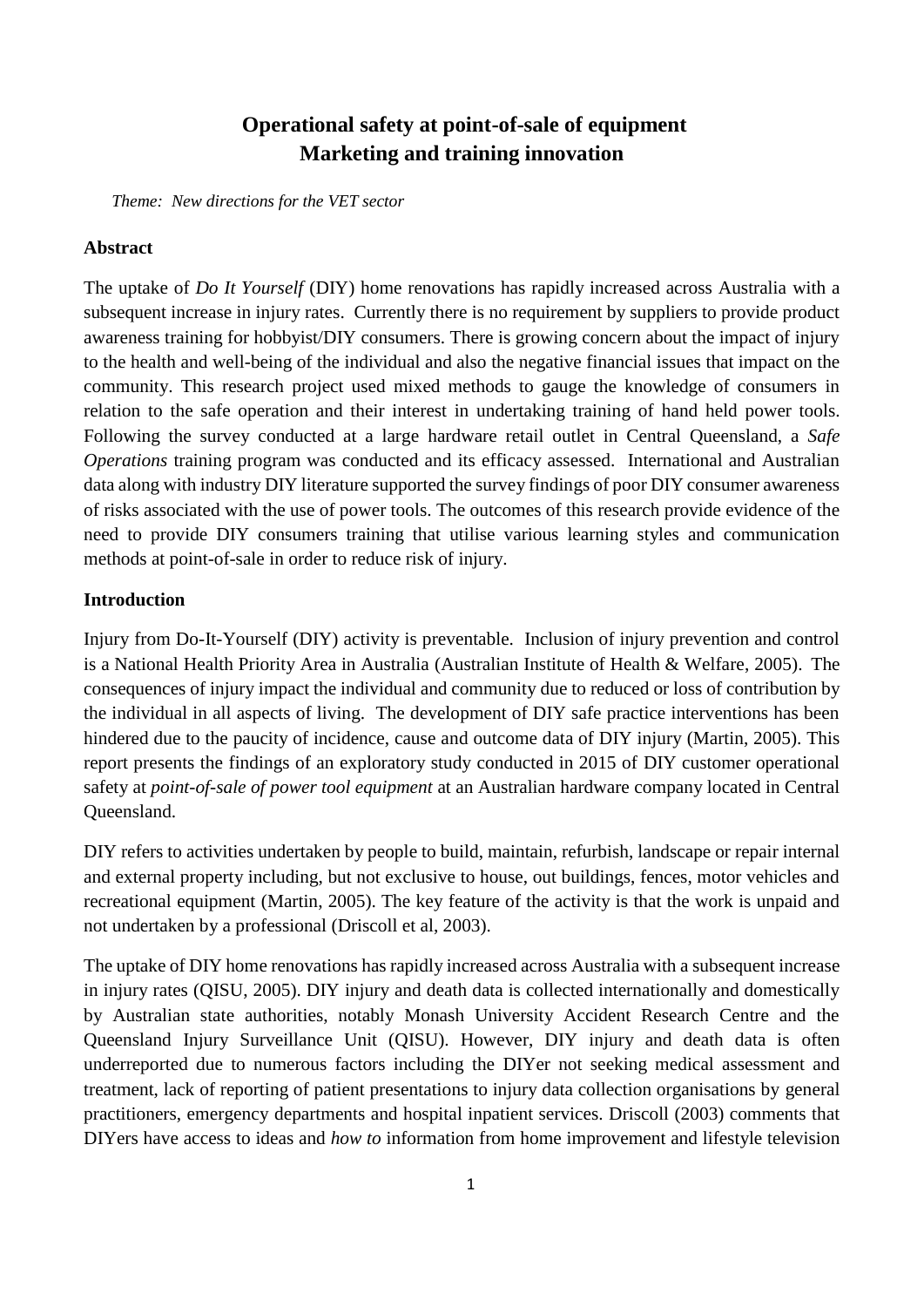programs and the internet. Multinational and local hardware stores now also provide a vast array of products and equipment for DIY projects. Workplace Health and Safety legislation requires registered trade workers to undertake training on risk assessment on the use of hand-held power tools and personal protective equipment prior to use. The DIYer can purchase and operate any hand-held power tools without any prior knowledge or skills in the safe operation of such tools. This paper poses the question: is this situation acceptable considering the impact of injury to the health and well-being of the individual and the negative financial issues that impact the community? This research explored DIY consumer knowledge and behaviour from a major regional city in Central Queensland to provide further insight into this issue.

#### **Discussion of Literature Review Findings**

 The focus of the review was injury resulting from DIY activity. The information sourced was both quantitative and qualitative from international and Australian academic studies, industry publications and media articles related to injury surveillance and reporting systems. Also explored was data regarding frequency analysed according to gender and age of the user; injury type and causal factors, cultural, social, economic, and legislative influences, trends and impact.

Various methodologies were employed by the researchers. Social narratives and observational studies provided context and fabric to support numeric data. A strong focus on financial benefits of the growing DIY sector countered with concern about DIY injury and its societal impact including productivity. As expected newspapers provided topical information and opinion about DIY injury. All authors presented information from other studies, both international and Australian. A paucity of DIY research generally and DIY injury specific research over the past 30 years was evident.

DIY has been examined since the late 1950s, albeit initially only by researchers from the USA and UK, and later included European researchers. The discussion that follows confirms the relevance of research to the growing DIY sector.

As early as 1972 Thompson et al and later Van Duijne et al (2006) found consumers have limited knowledge of safety and poor safety behaviour, and the subsequent impact on risk of injury. It is suggested that the least understood but most dangerous area is electricity. Furthermore, consumers are more interested in comparing products, which they believe are designed for safe use by the manufacturer. Numerous studies support this finding such as Driscoll et al (2003), Mackay (2011), Martin (2005) Routley et al (1995) Thomspson et al (1972). Ashby (1999) indicated the DIYer has a false perception of equipment safety which related to danger associated with sharpness and power of the product rather than an assessment of the potential safety risk of using the product and the likelihood of risk using the product.

A more recent UK study explored the relationship across DIY culture, consumption and practice, purporting that experience and practice of doing DIY activity significantly contribute to confidence to undertake DIY project, or to abandon DIY activity (Watson & Shove 2008). In Australia increased uptake of DIY home renovation was noted by growth in annual spending on products by 7 to 8 % and 13% of time spent on house related activities since the 1990s. Brown (2012) reported that \$10 billion is spent on home renovation, and an increase of 11% in value of large alterations solely in New South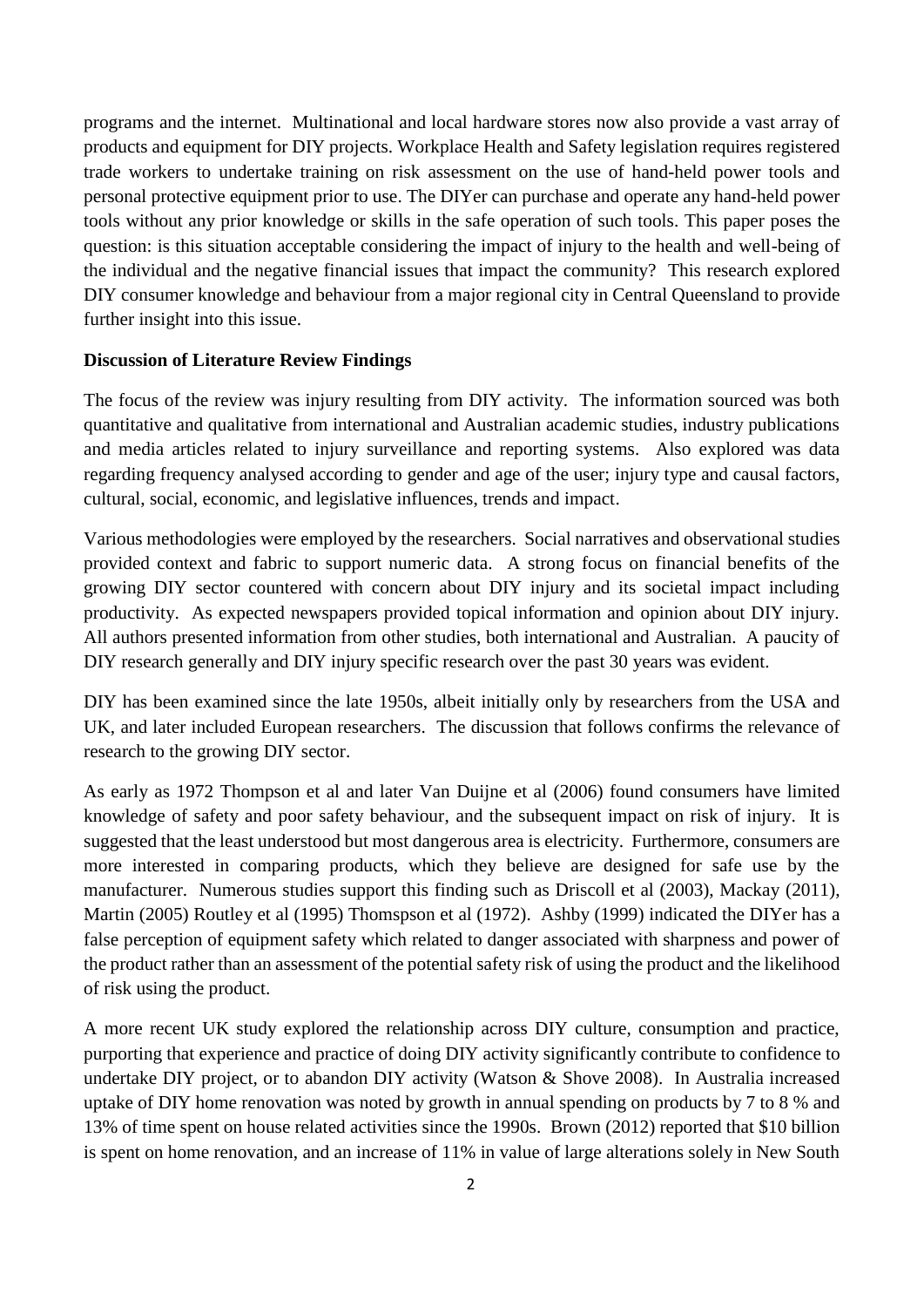Wales. Market research conducted by IBIS World (2015) reported DIY renovations and home improvement projects contributed to the \$15bn or 3.5% annual retail growth in hardware and building supplies retailing in Australia between 2012 and 2014.

There is a wider range of power tools and an associated decrease in cost of power tools, combined with new product ranges and retailing focused at the DIYer. The relationship between tools, products, skill, and competence becomes evident over time spent doing DIY activities and projects. Retailer marketing and the popularity and influence of television DIY home improvement and renovation shows has resulted in people having unrealistic confidence in their ability without the knowledge and skills required (Watson & Shove 2008).

The DIYer's ill-informed perception of risk in using hand-held power tools is not uniquely Australian. Studies conducted in New Zealand, the Netherlands, and the UK are just three examples providing evidence of a casual attitude to safety, that is anyone can do DIY, resulting in poor safety behaviour. Most DIYers do not read product instructions prior to use. Users of hand-held power tools do not understand the risk of injury and do not think of nor understand the consequences of incorrect use (Mackay 2011, van Duijne et al, 2006, Watson & Shovel, 2008).

Interestingly, Mackay's (2011) study of New Zealand DIY culture and social influences on DIY behaviour, and other studies revealed fewer injuries in women due to their role as assistant/offsider to the male partner. Australian Bureau of Statistics, Australian Institute of Family Studies (2013) suggests, there is increase in single person households which could result in more women undertaking DIY, requiring safety information and training, of the dangers associated with sharpness and power of the product rather than an assessment of the potential safety risk of using the product and the likelihood of risk using the product. The Monash University study (1995) reported DIYers lack insight, suggesting most DIYers do not have an accurate perception of their knowledge, competence, and fitness to undertake the DIY activity. Also lacking is the correct tools and equipment including personal protective equipment required for the task.

Training in safe use of hand-held power tools is essential for the DIYer (Safety Science, 2015). Evidence based training methods incorporating on-line and hands-on activities, at point-of sale, prior to commencement of the DIY activity, and refresher updates should foster acquisition of knowledge and skill development for safe DIY behaviour and practice.

Clarke (2014) and Martin (2005) researchers who consider workplace safety regulation efficacy is questionable, and none exists in the DIY area. As the DIY consumer generally does not recognise the need for safe practice, and there is a lack of supporting legislation and regulations, there is no incentive for manufacturers and retailers to provide safe tools and equipment, and safety information and instruction.

Consistent themes and trends emerge among data collection sources and research studies. Research from the National Surveillance Unit, Flinders University and data from industry stakeholders such as the Master Builders Association, the Australian Institute of Architects, and Master Electricians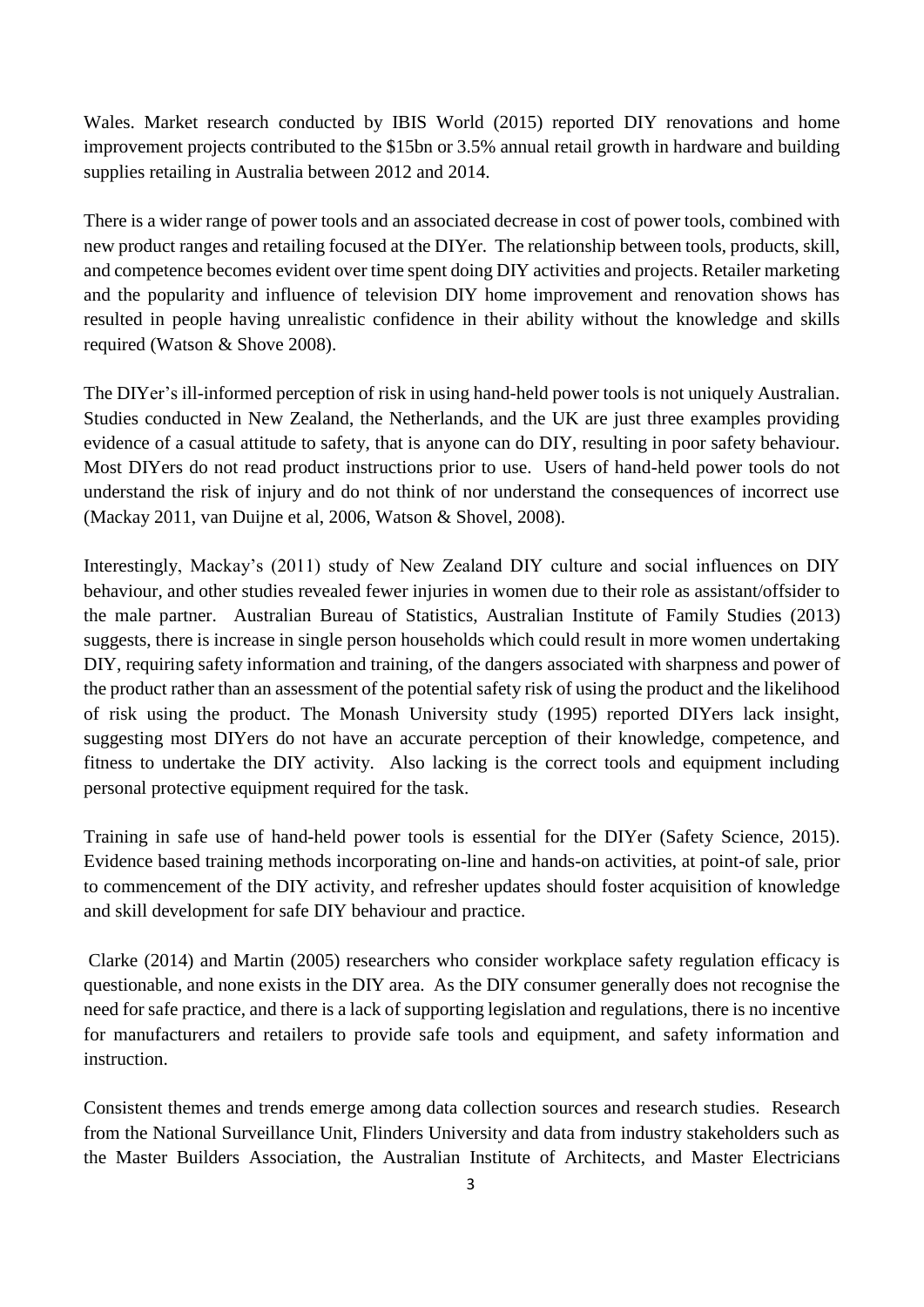Australia show; DIY accidents continue to trend upwards. As expected, there was an overrepresentation of injuries sustained by males, with falls from ladders and roofs, and injuries from power saws and other power tools being the most frequent cause of injury was reported in New South Wales during 2009-2010 (Browne, 2012). Rather than this being the exception, injury surveillance systems in Australia and internationally, report annual increases in DIY injury frequency and causes, as well as the severity of what are preventable injuries.

In 2014 the *West Australian* newspaper reported serious DIY injuries to head, neck, face, forearm, and stomach/abdomen. The Royal Perth Hospital Trauma Registry identified fewer serious injury presentations to emergency departments and reporting to general practitioner surgeries. The data is considered an under-representation by injury surveillance organisations in Victoria, Western Australia and Queensland. Again failure to follow manufacturer safety instructions and wear personal protective equipment was considered the main human error factors (Clarke, 2014).

#### **Australian Injury Data**

A survey of Australian DIYers, undertaken by Davies (2015) indicated "17% of adults take risks, and 14% said they have injured themselves, while 25% of younger DIYers take risks with their safety" (p.1). This level of risk is unacceptable according to the late Dr Bob Such, Independent MP, for South Australia. In 2012, Hegarty of *The Advertiser* newspaper cited Dr Such stating, "At the moment it is possible to walk into a hardware store and purchase a chainsaw or a large angle grinder but the purchaser currently does not need any safety training for these dangerous tools that would require stringent safety measures on a construction site" (p.1). In the previous financial year "95 South Australian DIYers" were hospitalised due to power saw, angle grinder and chainsaw injuries (Hegarty, 2012, p.1).

Twenty years ago, Monash University Accident Research Centre examined injuries associated with DIY activities. Consultation with industry revealed that *off the job* injuries resulted in significant worker absence. Alcoa (1995, p. 21), a large aluminium smelter in Victoria, reported their company recorded "more *off the job* injury absence than *on the job"*. However, priority is given to workplace injury as workplace injury prevention and management is supported by legislative practice and standards requirements. The companies interviewed considered that an employee has a responsibility for safety in their *off-the-job* activities as off-the-job DIY injuries negatively impact worker attendance and productivity. Only large USA companies provided workplace safety training that also had an *offthe-job* focus at that time. During this time Australia implemented small scale prevention pilot projects that incorporated written safety information; there was no evidence concerning measurable improvement in DIY safe practice or injury reduction (Commonwealth Department of Human Services and Health, 1995). Meanwhile DIY activity continued to increase over the next decade (Martin, 2005).

Ashby (1999) representing the Victorian Injury Surveillance and Applied Research Function Monash University Accident Research Centre reported on Victorian public hospital Emergency Department presentations and hospital admissions for DIY categories from July 1987 to June 1998, and furthermore an ABS Survey of safety hazards in the home during 1999. The data revealed that 80% of households own hand held power tools. Of those 62% have powered hand tools, and a quarter of households have an angle grinder. Males were once again overrepresented at hospital, emergency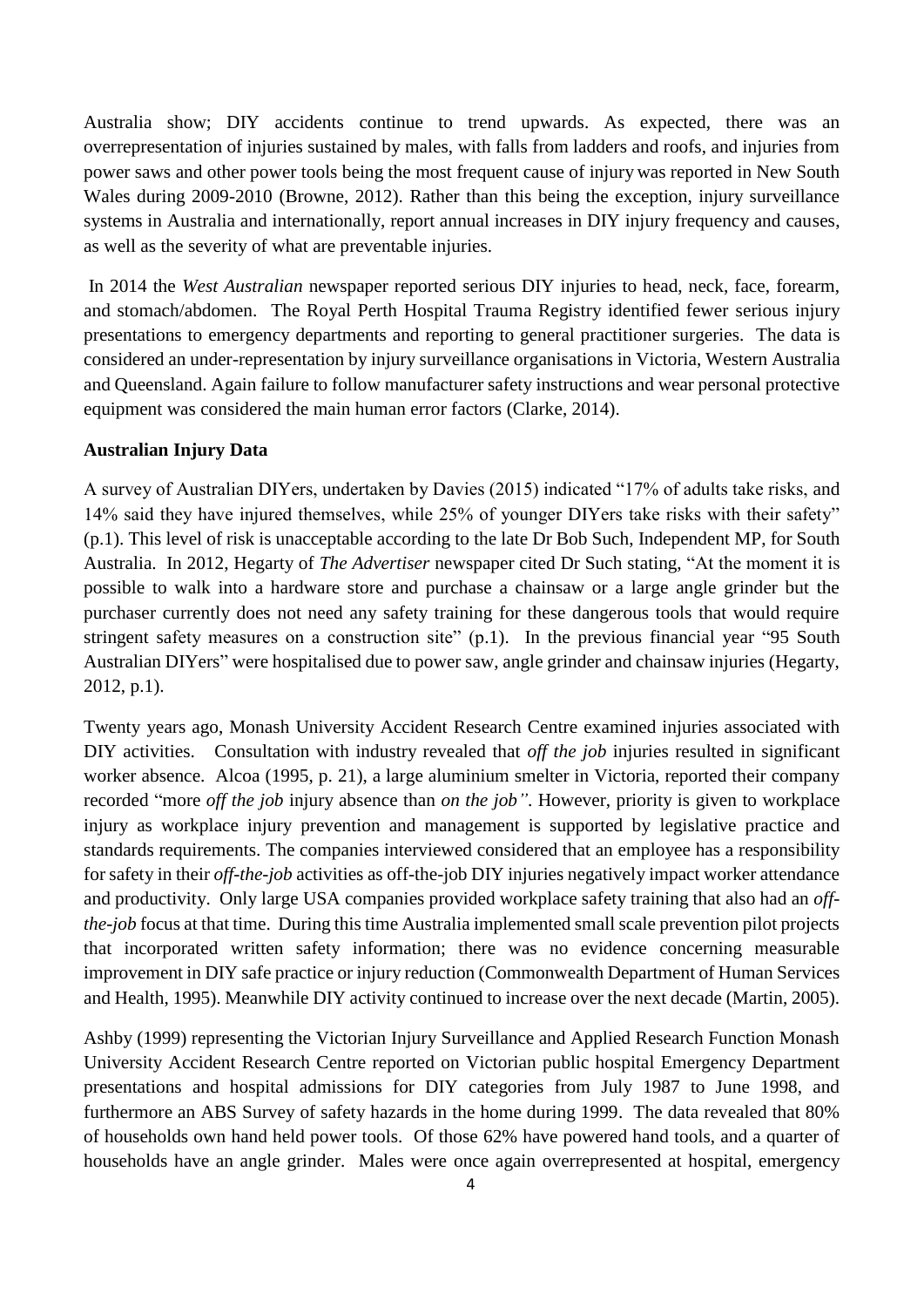departments DIY injury presentations. The most frequent DIY injuries were to the eye, hand and finger (Routley & Ozanne-Smith, 1995, p. 7). This was not surprising as the findings included a lack of use of personal protective equipment, unsafe work practices, use of inappropriate tools, as well as poorly designed products.

As recently as mid November 2015, the Victorian Injury Surveillance Unit (VISU), Monash University Injury Research Institute reported that in Victoria during the three financial years from 2011 to 2014, the number of Emergency Department DIY non-intentional harm injury presentations increased from 1,870 to 2,034.

The highest injury rates were in the 10 year age group bands between 35 and 54 years, totalling 41.5% of all presentations from 15 years to 85+ years.

The most frequent body regions injured were foreign body – eye (38%), wrist and hand (32.7%), and head (11.2%). When grouped the most frequent was head /face/neck (50%), followed by upper extremity (36.6%), lower extremity (9.5%) was greatest.



Title: Body Regions Injured

Data source: Victorian Injury Surveillance Unit (VISU), Monash University Injury Research Unit (2015, p. 2)

The nature of main injury:

- foreign body  $(40.3\%)$
- open wound  $(35.7\%)$
- eye injury excluding foreign body  $(8.5\%)$

Broad cause injury groups:

• foreign body – natural orifice  $(38.5\%)$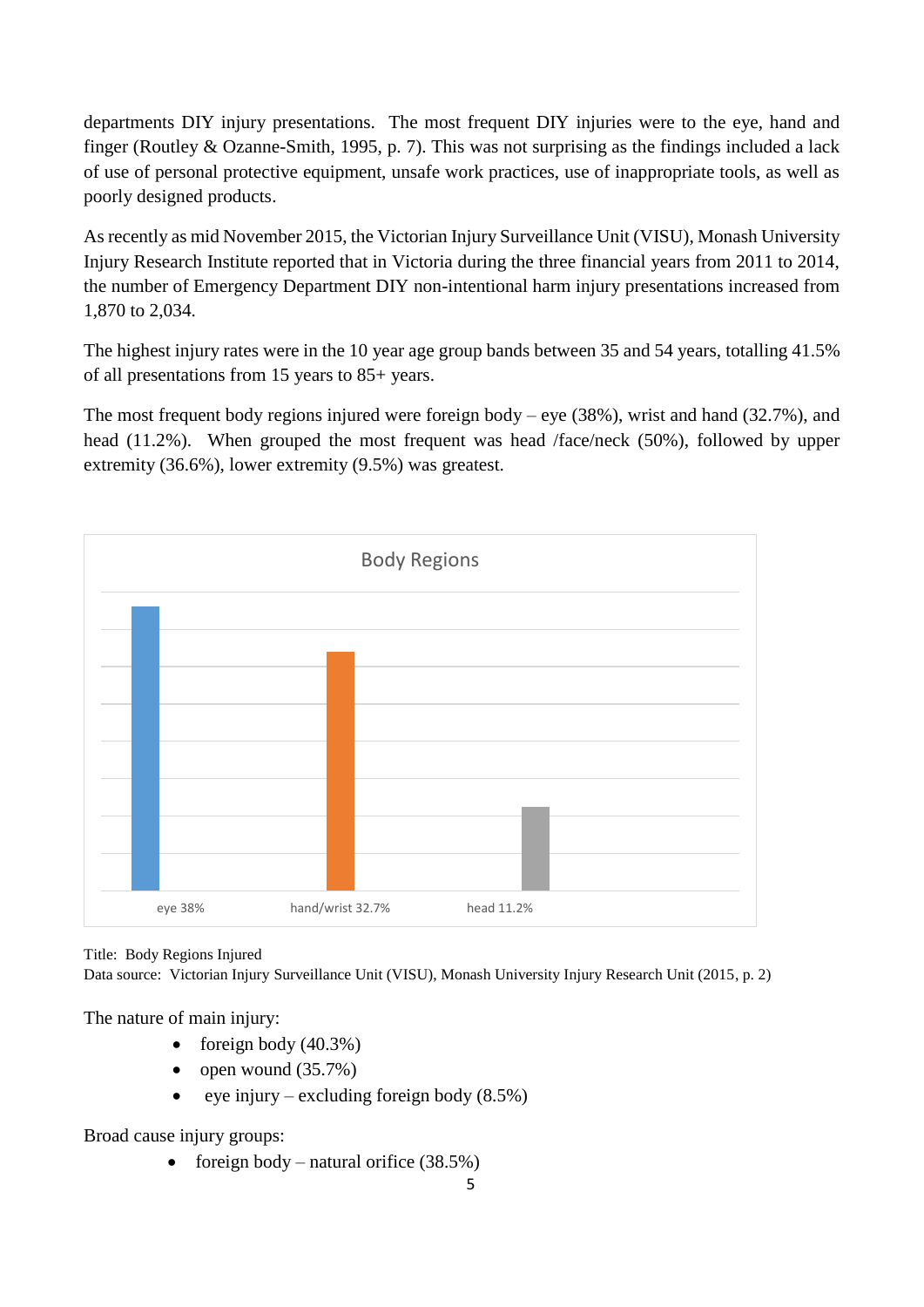- $\bullet$  cutting/piercing (29.3%)
- $\bullet$  hit/struck/crush (11.2%)
- $\bullet$  machinery (10.6%)

Grouped activity:

- leisure  $(38.2\%)$
- other types of work unpaid  $(24.4\%)$

Type of tool/machinery involved:

- grinder  $(53.8\%)$
- $\bullet$  drill (13.3%)
- power saw  $(9.0\%)$
- $\bullet$  chain saw  $(7.6\%)$
- $\bullet$  nail gun  $(2.7\%)$

People over 55 years constitute a greater proportion of those admitted to hospital, raising questions about the severity of the sustained injury sustained, possible existence of co-morbid chronic conditions such as heart disease and diabetes which could be exacerbated by the injury, and impact of injury on medications to treat hypertension (VISU 2015). Fall: on and from ladder (46.6%) and cut/pierce: contact with other power hand tools and hand-held machinery (24.8%) were the most frequent detailed case groups. Of concern is the proportion of DIY injuries involving falls from ladders, and what proportion of falls occurred when using hand held power tools (VISU, 2015). While incidence of DIY falls in Victoria increased over time, causal and contributing factors remain unchanged since the 1990s. The Queensland data provided by the Queensland Injury and Prevention Project from the Queensland Injury Surveillance Unit (2012), for the period of 1993 to 1998 also indicated an increasing frequency of injury and no improvement in awareness or behaviour during that period or later.

Internationally and domestically, data sources reveal that DIY injury continued to increase since the 1990s. Queensland Injury Surveillance Unit (QISU) (2012) stated overstretched Hospital Emergency Departments was considered the major factor for injury underreporting. The causes of underreporting of less severe injuries were also considered to be due to less severe injuries presenting to a General Practitioner but not reported due to workload. All data sources indicated and that the contributing factors and nature is unchanged.

In summary:

- Males are overrepresented  $-$  >80%
- 35 to 54 year olds contribute to >40% of all ED DIY injury presentations
- Head /face/neck, fingers/hand (upper extremity) >75% body regions injured
- 40% of injuries were caused by a foreign body, 30% by cutting and piercing
- Approximately half of injury admissions to hospital requiring treatment resulted from falls from ladders and a quarter from cuts and/or pierces from contact with hand held power tools and equipment
- Hospital admission rates increased proportionately with age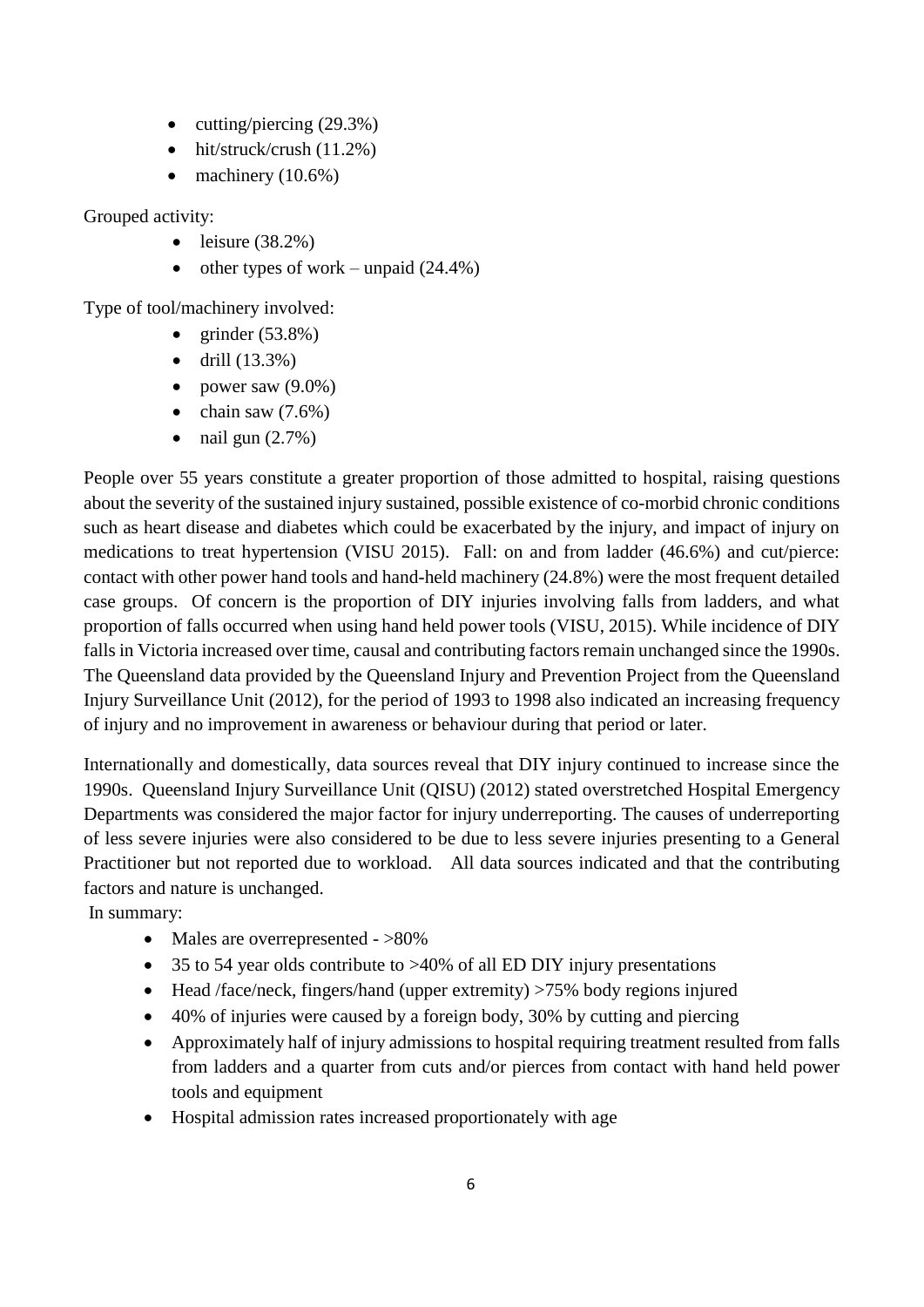- More than 50% of injuries resulted from using a grinder, other most common tools were saws, drills, sanders, and welders
- The most common injuries were foreign body eye (grinder), cuts and lacerations fingers (saw), penetrating wounds – finger/hand (drill), flash burn /foreign body – eye (welder), bone fracture – extremities (ladder)
- More than half of DIY injury presentations to ED occur on weekends (Martin, 2005, p. 13)

Workplace Health and Safety legislation requires all workers to undertake training in the correct use and safe operation of hand held power tools. All workers undertake training on hazard identification and risk assessment prior to operating hand-held power tools. The operators are trained in the correct selection and use of personal protective equipment prior to use at their workplaces. In contrast the DIYer can purchase any hand-held power tool and operate such equipment without having any knowledge or skill in safe operation of the power tool.

Manufacturers of tools and equipment and retailers such as hardware stores and equipment hire firms have a responsibility for product safety and safety information for consumers. Often the problem lies with the consumer and their perceived level of confidence aligned with their personal unacknowledged level of ignorance. This is problematic as hardware stores and equipment hire firm staff perceive their role is retail sales and are not legally required to refer the customer to manufacturer information. There is also no legal responsibility for providing instruction and training to customers. Furthermore, sales staff do not consider they have in depth knowledge of how to operate products on offer (QISU, 1998).

Injury rates indicate that an unacceptable number of DIYers do not identify and use safe practice when using hand held power tools and equipment. Contributing factors include:

- no duty of care for DIYer to use power tools and other equipment correctly
- no requirement to wear personal protective equipment
- use of inappropriate tool and equipment for the task
- risk of injury to children and adult bystanders
- unsupervised access to potentially dangerous equipment
- lack of knowledge of electricity and dangers of use

## **Exploring DIY – method**

## *DIY hardware store customer survey*

A review of literature of Australia identified a lack of statistical information about DIY knowledge and understanding of safe use of hand-held power tools. In order to explore and understand this issue a survey of DIYer behaviour and opinions was conducted. A request to conduct a DIY customer survey within the hardware store was made to hardware stores in a major regional city in Central Queensland.

One large Queensland hardware company accepted the invitation to conduct the survey in their store on Saturday 24 and Sunday 25 October 2015.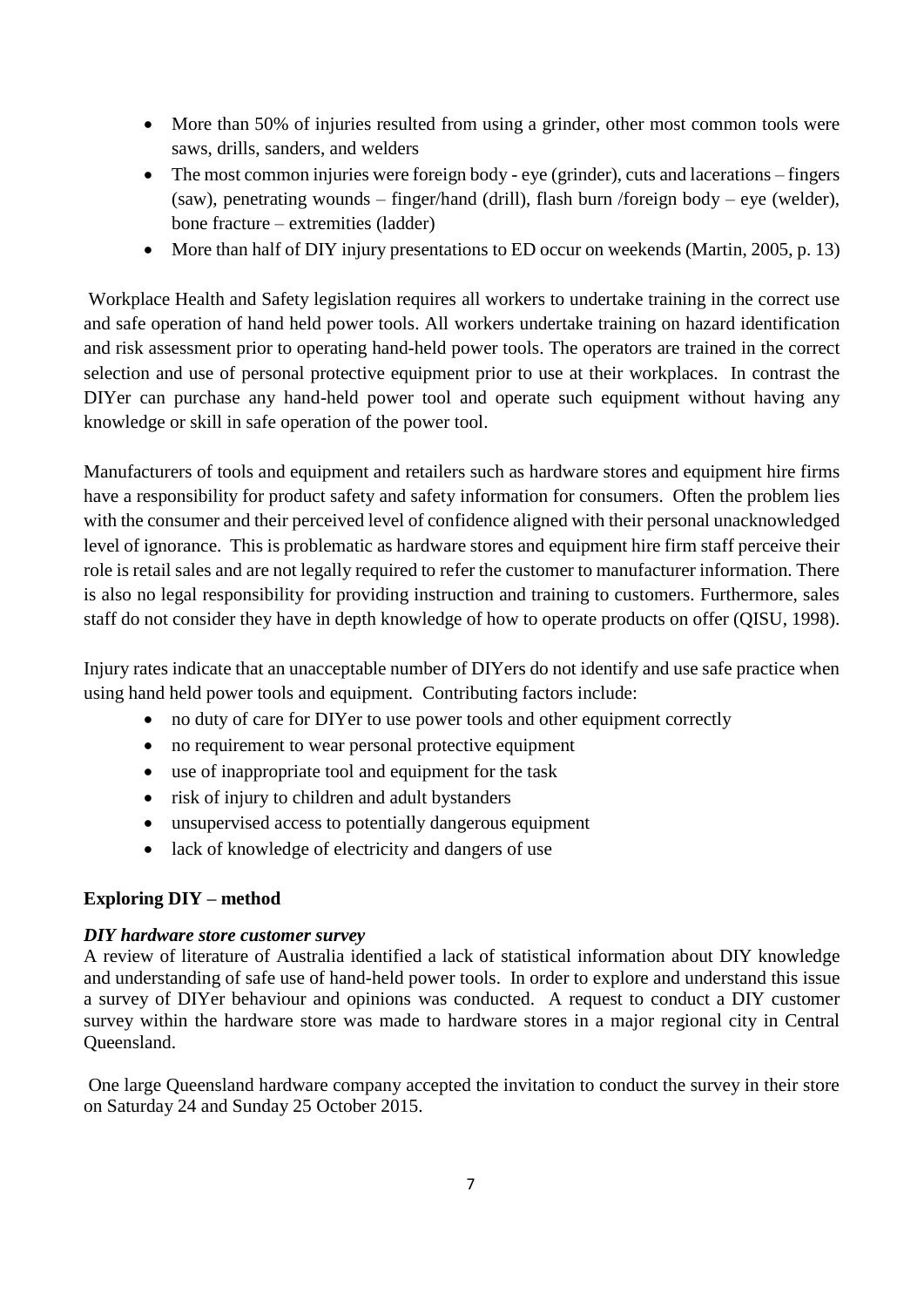### **The survey areas of interest were:**

- Characteristics of people who purchase and operate hand-held power tools by age and gender
- DIYer access to information and training to ensure safe operation of hand-held power tools prior to use
- Type of information and training sourced
- Interest in completing a training program
- Use and understanding of power tool manufacturer information and instructions

A search of internet sources failed to identify any surveys specific to the research question. In the absence of this information the researchers developed the survey questions based on the areas of interests listed above.

During April and May 2015 survey questions were developed and subsequently trialled with 15 CQU VET trade apprentice students. The trial participants answered all ten questions on the survey tool. Each trial participant was asked about their perception of the relevance of the questions to DIY activity. Also discussed with each participant regarding the clarity of each question, terms used, and layout, and if they had any difficulty in completing the survey questionnaire. No concerns were raised.

| <b>Question Number</b>     | <b>Purpose of Question</b>                                               |  |
|----------------------------|--------------------------------------------------------------------------|--|
| $1 -$ Gender               | Identify age and gender demography of participants undertaking DIY       |  |
| $2 - Age$ group            | projects in Central Queensland                                           |  |
|                            |                                                                          |  |
| $3 - Training$ sourced     | To identify if purchaser previously sourced training in use of hand-held |  |
|                            | power tools.                                                             |  |
|                            | If so, was training formal or informal? This would indicate participant  |  |
|                            | level of knowledge and skill                                             |  |
| $4 -$ Sourced further      | To identify if purchaser has sourced further information in use of hand- |  |
| information                | held power tools to determine survey participant interest in             |  |
|                            | understanding how to safely operate tool                                 |  |
| $5 -$ Specific type of     | To identify the type of information and training to determine the survey |  |
| training sourced           | participant learning style – written / visual / hands on                 |  |
| 6 – Intention to undertake | To identify participant interest in undertaking a training program on    |  |
| training program           | hand-held power tools, and their specific training needs                 |  |
| 7 – Awareness of hazard    | To identify if participant has knowledge of hazard identification. This  |  |
| identification             | information will inform content required for development of training     |  |
|                            | programs.                                                                |  |
| 8 – Use of manufacturer's  | To identify if participant source of knowledge is manufacturer written   |  |
| instructions               | instruction material. Identified learning style informs training and     |  |
|                            | delivery                                                                 |  |
| $9 -$ Understanding        | To identify if manufacturer's instructions are used. If not, this        |  |
| manufacturer's             | identifies a need for alternative sources and format of information.     |  |
| instructions               |                                                                          |  |
| 10 - Trade qualification   | To identify existing knowledge and skills.                               |  |

#### **Rationale for Questions**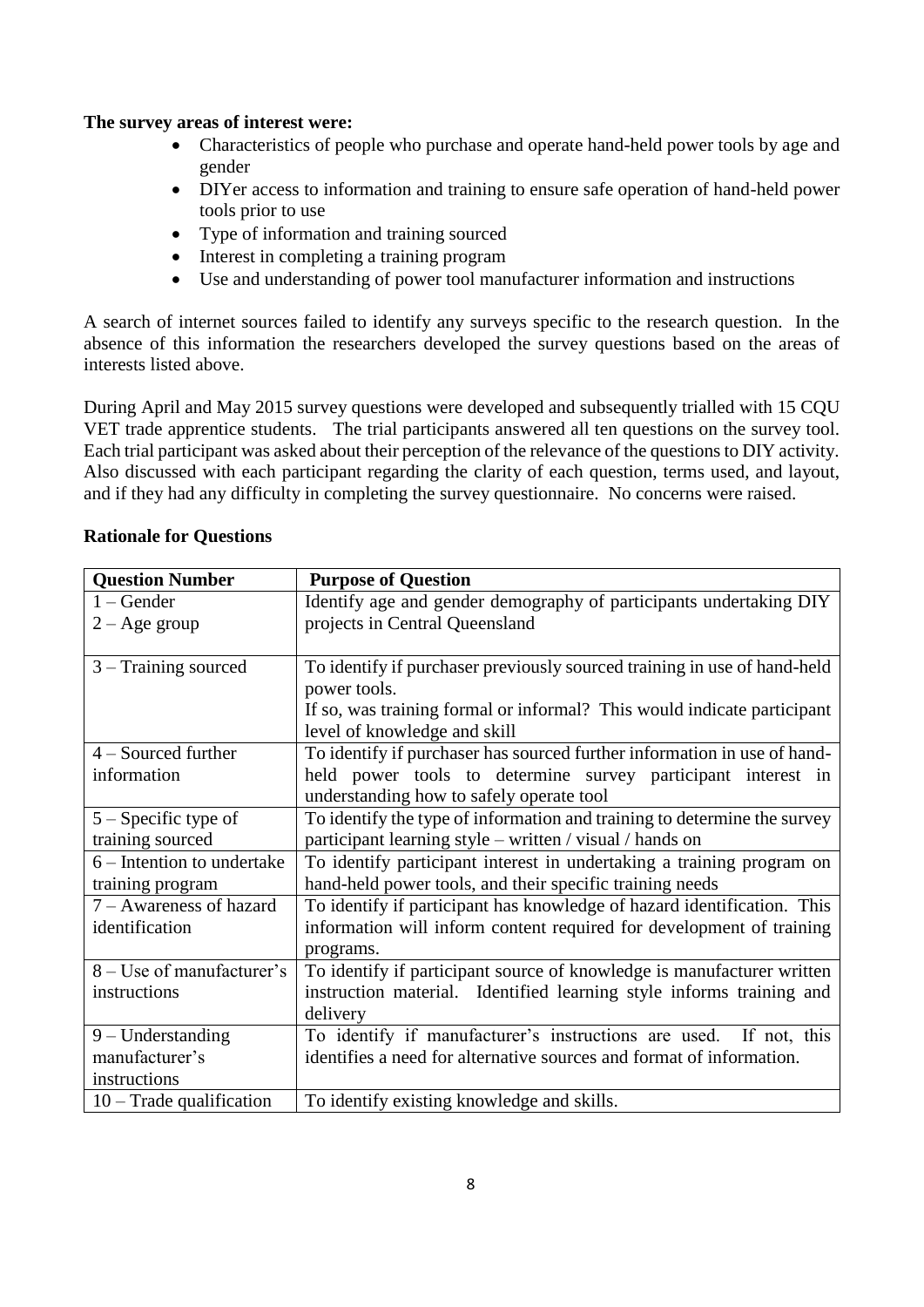The Point of Sale Training Survey for Hand-Held Power Tools is located in Appendix 2

Prior to completing the questionnaire each participant completed the Participant Informed Consent Form – see Appendix 1.

In total, 46 hardware store customers self-completed the 10 question survey. However, many customers declined the invitation to complete the survey with reasons given ranging from lack of time, not relevant, to no interest in participating surveys.

For analysis of the quantitative data, responses were entered into a Microsoft Excel spread sheet. Simple descriptive statistical analysis of frequency was used. Text responses were examined for common themes.

## *Industry Stakeholder Survey: Point of Sale Training Survey for Hand Held Power Tools* **Data analysis and findings**

*DIY hardware store customers* The findings of the survey were: *Gender:* more males (72%) responded than females (28%)

While the survey sample is small, the results are indicative of previous studies. Mackay (2011) conducted a study of DIYer culture and activity reporting that couples reported the female taking the role of assistant and 'gofer'. Similarly, female survey respondents in conversation with survey staff reported being the assistant. Moreover most females who accompanied male respondents declined the survey for the same reason "I don't use the tools, I just off-side".

*Age:* a greater proportion of 15 to 24 year olds (43%) purchased items at the hardware store during the survey period, suggesting a younger operator having limited skills and knowledge in the safe operation of hand held power tools.

34% of respondents were over 45 years old, perhaps with more life experience.

*Training sourced:* Of the 69% of respondents who have previously received training, 79% said they were trained on the job, 33% were formally trained, and 18% were trained by a friend. Of those who were trained on the job, the question arises as to whether the training was specific to the tool being used or was the training general of a general nature and if assessment for competence was measured. Only 13% sought further information about the use of hand-held power tools.

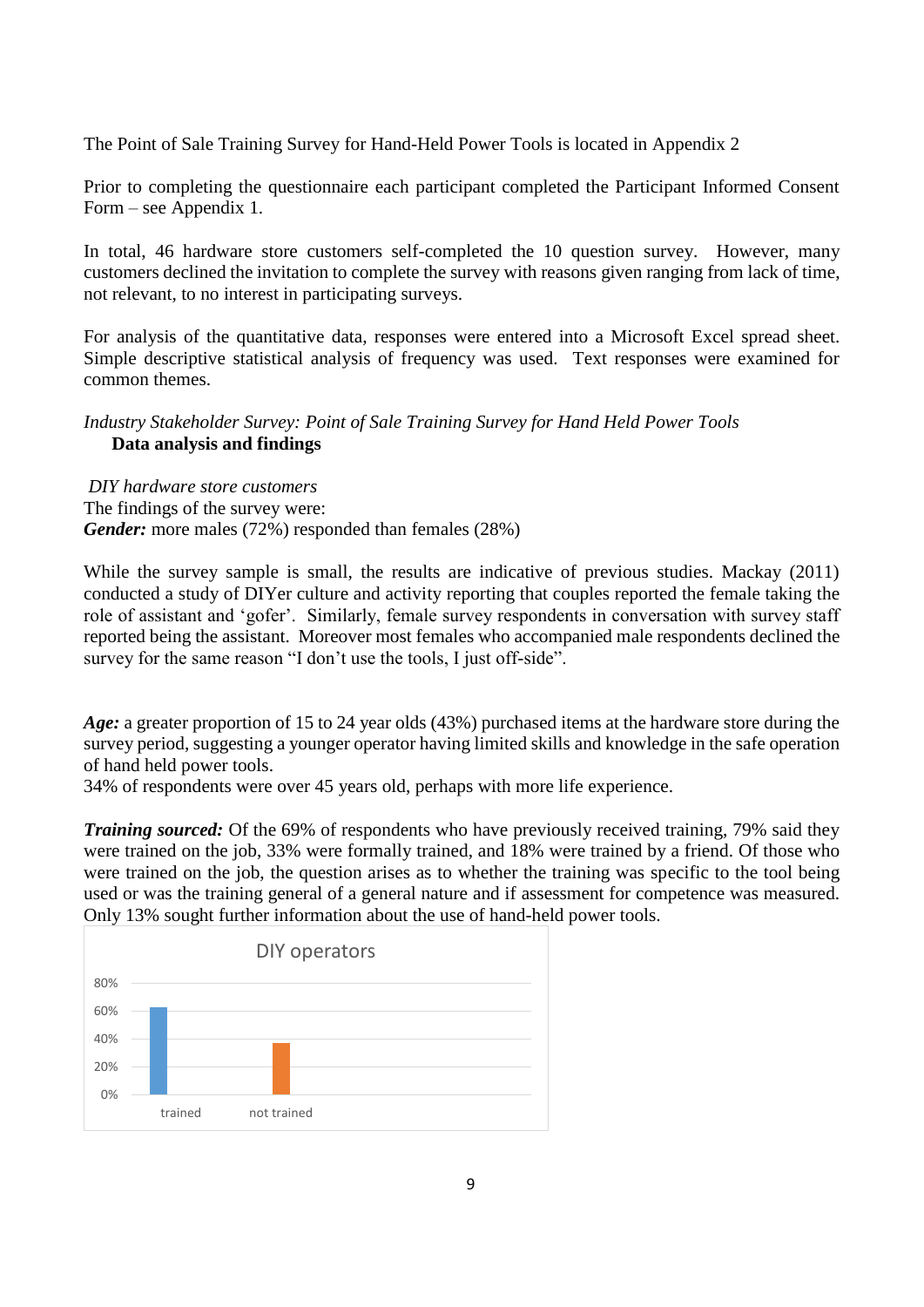*Type of training sourced:* 63% of respondents said they used the manufacturer's information, 30% accessed "you tube", 2% television and 11% did not specify. The information gathered from this question suggested that 44% of respondents are not reading information. 33% use internet as a source of acquiring information by viewing and listening. The information booklets which the manufacturer is supplying with the hand held power tools are not meeting the requirements of the operator of the power tool and also the time required to acquire knowledge to safely operate the device. Some information on you tube and television may be readily available to the viewer, however not be accurate, and so the operator may have a false scene of his/her ability to safely operate the hand held power tool. Of note, the majority of respondents' written responses to the question "specify the source of information", identified the TAFE training program when completing an apprenticeship, and referred to face-to-face and hands on tuition and interaction.

*Intention to undertake training program:* 56.5% of responses were negative. The predominant theme of those interested in undertaking a training program was "how to use the tool correctly" and "simple common sense training". Responses included training on a tool that the respondent was purchasing and the task to be undertaken. A training program on "the safe use of hand held power tools" was conducted and only three voucher holders participated. This result was expected as more than half of the respondents identified that they did not require training. If the operators of these hand held power tools attended training sessions they would have a better understanding of the devices they use on their DIY projects.

The list of tools is located in Appendix 3.

*Awareness of hazard identification systems:* While 83% of respondents said they were aware of a hazard identification system, knowledge and understanding of how to use the system is unknown. A specific question should be included in the post-training survey.

*Use of manufacturer's instructions prior to using hand-held power tools:* 67% of respondents said they always read the manufacturer's instructions. However, the remainder responded "never", "seldom" or "sometimes". This suggests the operation of the tool is by discovery learning, which is potentially dangerous due to the risk of injury from incorrect operation and lack of personal protective equipment.

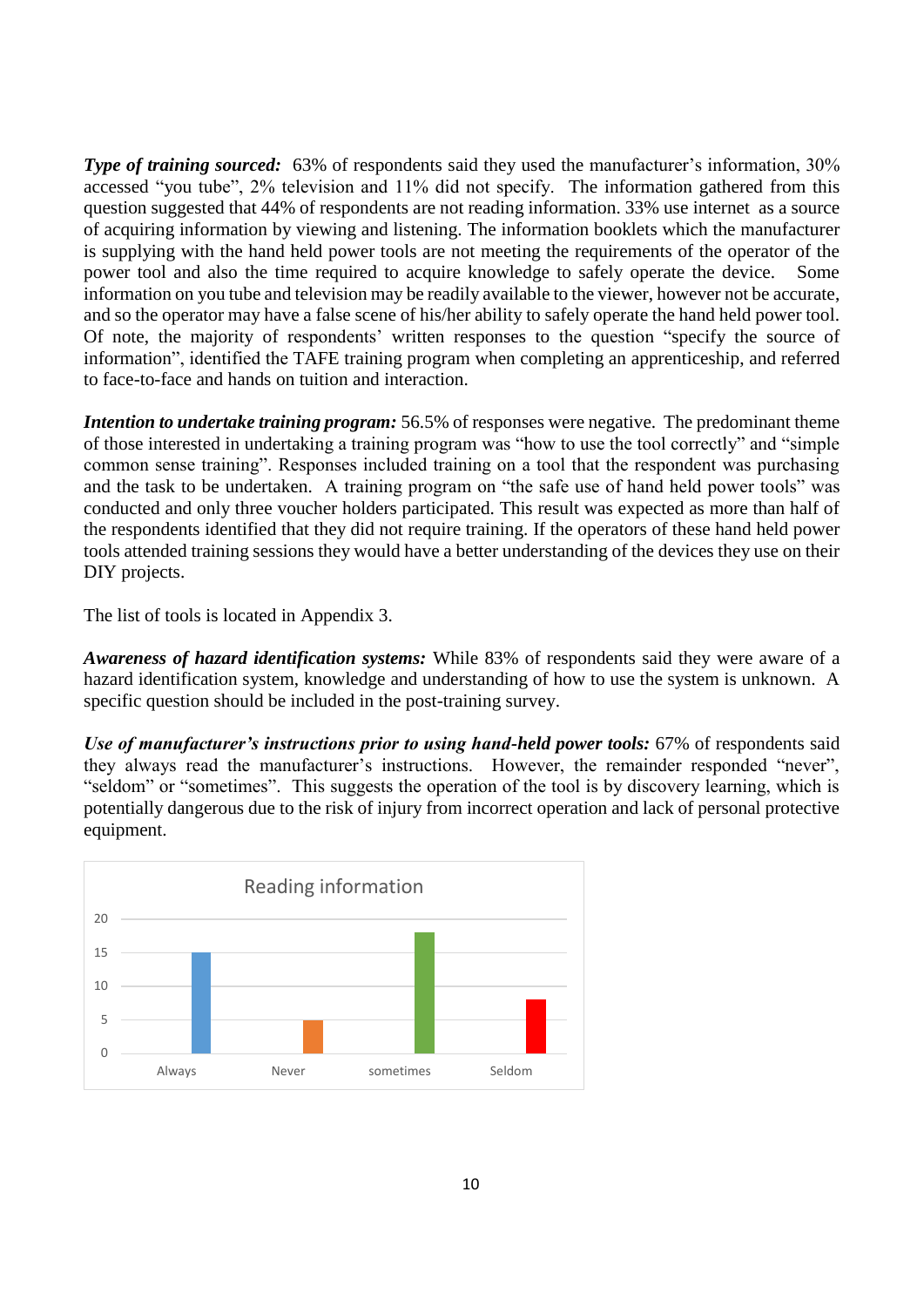*Understanding of manufacturer's instructions:* Responses indicate that 59% of operators may not understand the instructions. This suggests improved content and presentation style to accommodate various learning styles is required.

*Trade qualification:* 30% of respondents said they had a trade qualification. Trades included electrical, mechanical, metal fabrication, diesel fitting, carpentry, and concreting. A Certificate III level trade qualification includes Occupational Health and Safety units of competency. Therefore only 30% of respondents can apply this knowledge and skill to the hand-held power tool operation. Therefore, 70% of respondents have had little or no formal training in the operation of hand-held tool safety awareness training. This is "discovery learning" at best (Lapointe, 2013, p. 93).



#### *Industry stakeholder survey findings*

Survey methods included observation at point-of-sale activities and conversations with twenty Rockhampton based hardware store and equipment company sales staff. The sales staff who provided information had limited knowledge of the product they were selling and left the product decision making process on which power tool to purchase to the customer. If the customer asked questions which could not be answered by the sales person, the customer was then advised to seek information on the internet or go to You Tube. One company's representatives provided information to customers about how to seek further training by providing a training course flyer.

The findings were:

 sales staff made assumptions that the purchaser/ hirer knows how to operate the tool/ equipment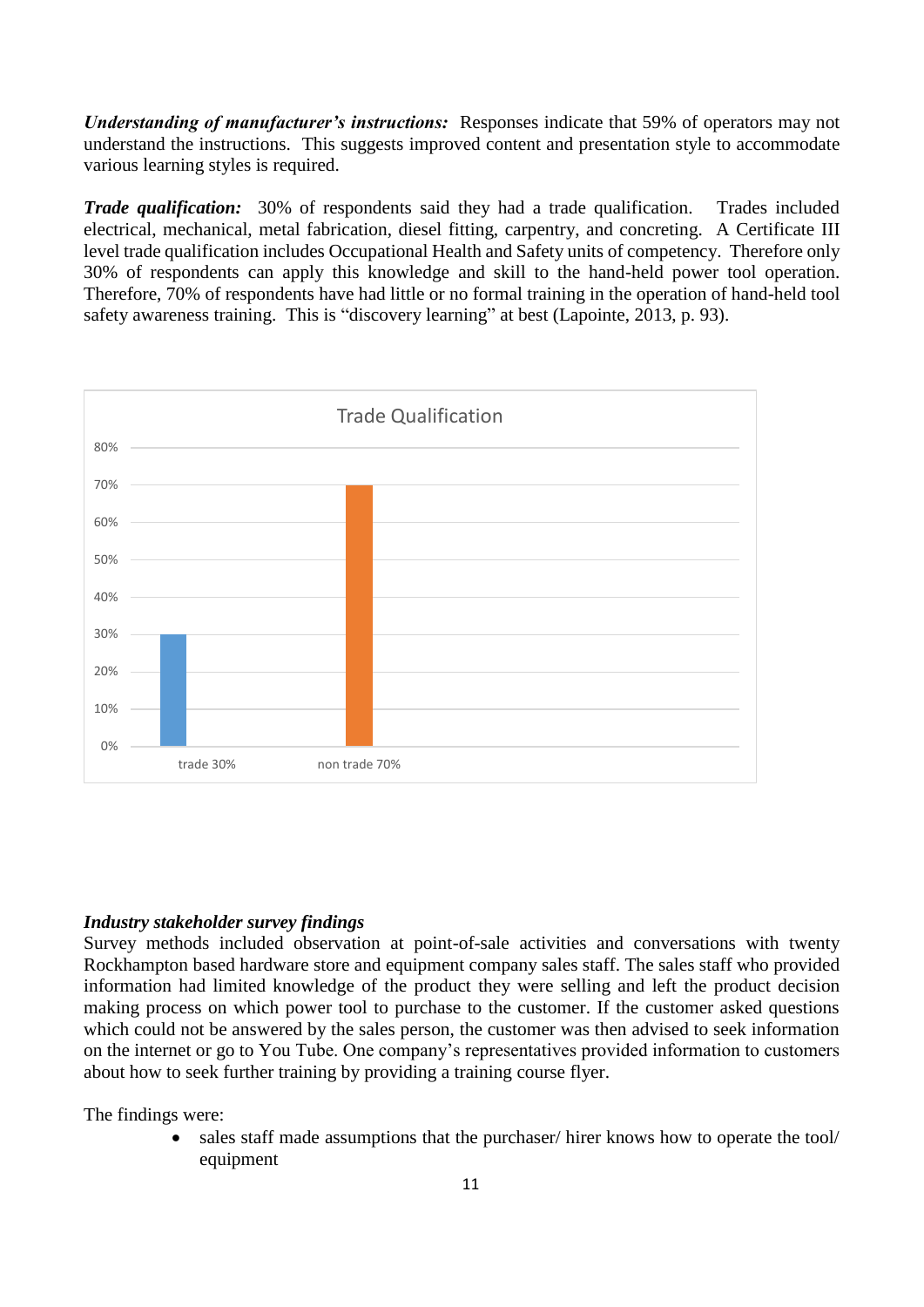- sales staff believe their role is sales not instruction about how to operate the tool/ equipment
- two companies promote training and support this by providing customer with local training course flyers

### **Discussion**

Overall the survey findings of the Central Queensland regional hardware store DIY customers and of hardware stores and equipment companies' sales staff reflected the findings of studies conducted within Australia and internationally. Various industry publications and media groups including IBIS World (2015) Janda (2014) Australian Magazine (2011) Courier Mail (2016) report many factors including affordability, self-perceived DIY capability, as well as home improvement and lifestyle television shows and the internet provide easy access to information has contributed to the popularity of DIY activity. Industry stakeholders indicate growth in hardware product sales including sales of hand-held power tools and equipment. Of concern is the ongoing annual increase in injuries sustained doing DIY activities.

I order to achieve legislation at State and Federal Government levels further studies involving larger sample size and a pilot training program are required to inform policy makers of the need for improvement in DIY safe practice is required to address the ongoing issue of DIY injury. It is recognised that most DIY injuries are preventable. A worker who operates hand-held power tools must undergo workplace training to do so. Why then can the DIYer purchase a chainsaw or angle grinder from a supplier without undertaking any operational or risk assessment training. The survey results below identify that only two thirds of those surveyed in Central Queensland said they read the manufacturer's instructions.



Furthermore, more than half of the respondents indicated they did not understand the instructions. This suggests the information is unable to be comprehended by the reader, or is presented in a format that does not meet the learning needs of the reader. DIYers who are accessing information via the internet have no guarantee the information and instruction is evidenced based.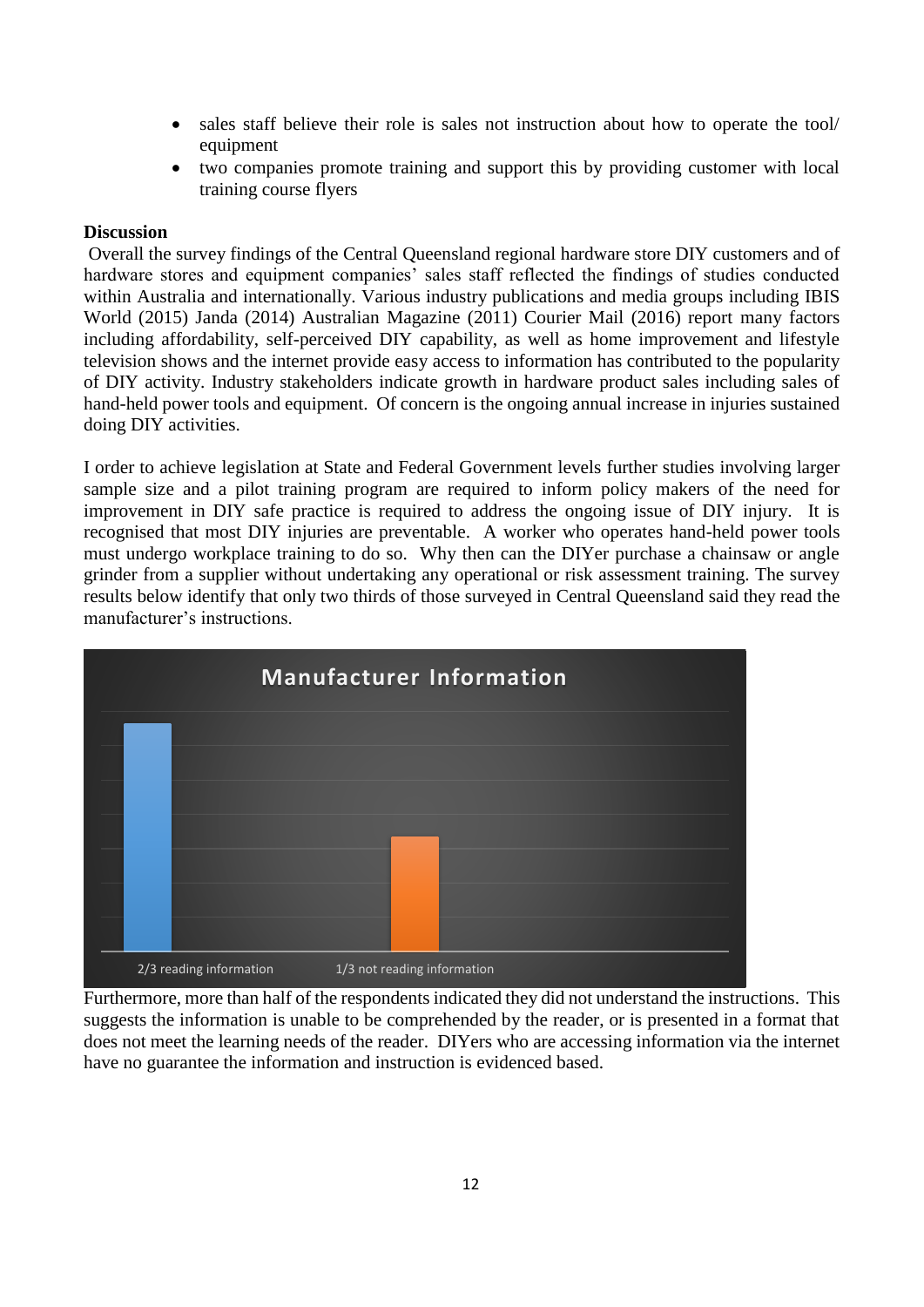

International and Australian research sources identify that generally, the DIYer lacks awareness, knowledge, and skills required to safely undertake DIY activity that involves the use of hand-held power tools. Risk assessment and hazard identification are not understood or undertaken in the planning stage or as a consequence of unforeseen risks and changes to the project plan. This contributes to the unsafe behaviours identified in Emergency Department injury presentations.

The Central Queensland survey included a greater proportion of respondents aged 15 to 24 years followed by those over 45 years of age. The younger age group did not predominantly feature in other data collections. The researcher in the Central Queensland survey observed most people in the 25 to 43 year age group declining the offer to participate due to having children with them or commitments with children.

A consistent finding of the literature is that there are fewer women injured in DIY activity. Females reported their contribution to DIY activity was usually to assist or to be an offsider for the male partner. However, this cultural feature may change with a population shift to more single households. Female respondents also expressed interest in undertaking training in use of power tools.

The survey conducted in Central Queensland identified that approximately half the DIYers were interested in undertaking training in the safe use of power tools and equipment for a specific task. Also the timing of the training needs to be as close as possible to the purchase or hire of the tool/ equipment to ensure relevance and safety.

## **Limitations**

46 hardware store DIY customers participated in the survey. Attracting participants was problematic. Reasons for refusal to participate included limited or lack of time, needing to return to a task that was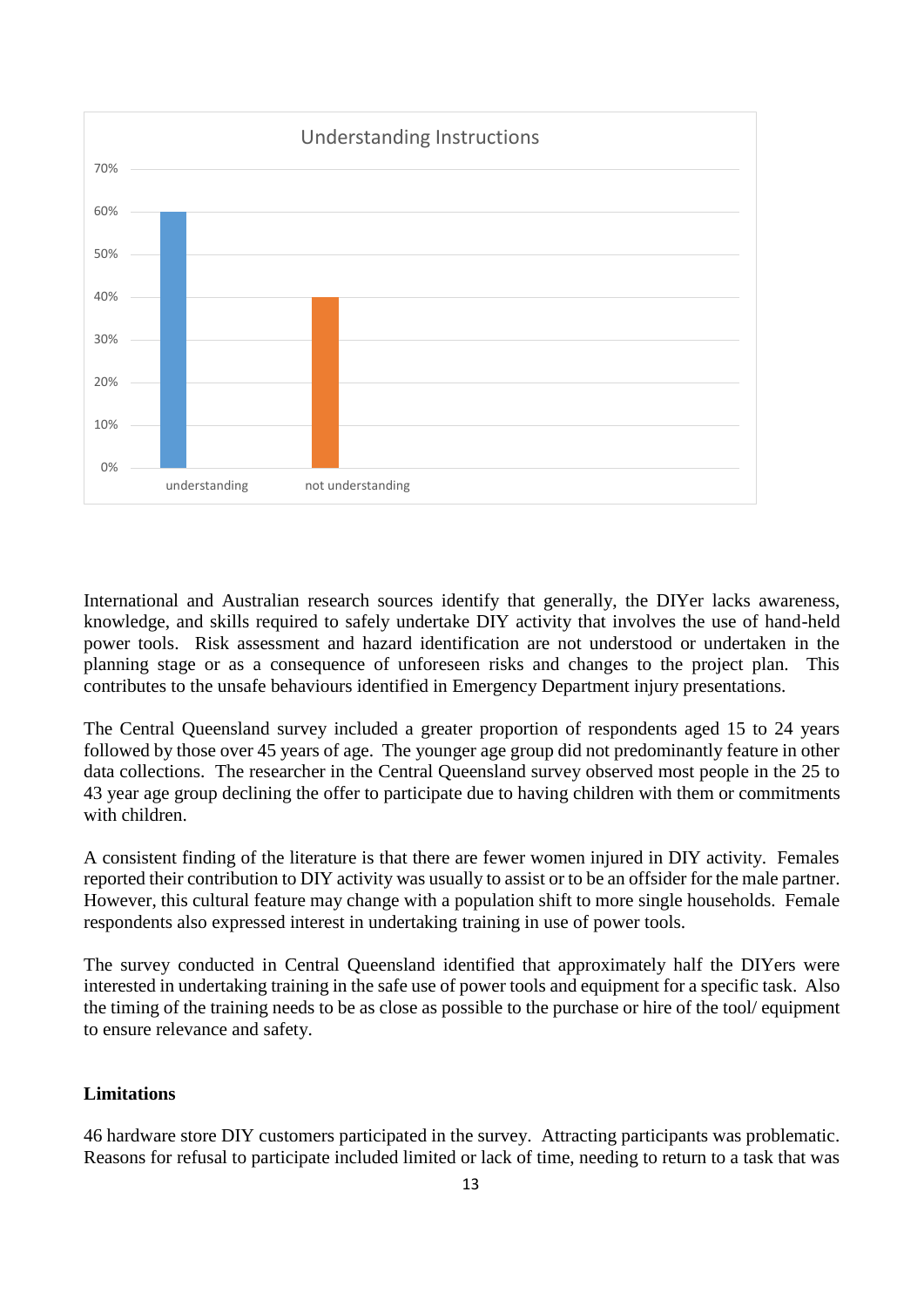interrupted due to need to make a hardware purchase, and caring for children. A greater response could have provided more information.

Some people did not want to complete a paper based questionnaire. Exploration of preference for verbal response to a questionnaire should be considered for surveys conducted in the future.

Accuracy of information provided could be questioned due to self-reporting. However, conversation as a method of identifying knowledge of information about safe use of hand-held power tools and participant willingness to participate in training programs is both time consuming for the researcher and the participant.

Respondents were not asked to rate their "self-perceived DIY capability". The literature review revealed that DIY skills varied markedly from DIY novice with no knowledge or skills to the DIYer who brings expert knowledge and skill from their occupation and formal training.

Informal conversation indicated most respondents were local to the Rockhampton/ Capricorn Coast geographic area. Therefore, the behaviour and opinions regarding knowledge and understanding of safe use of hand-held power tools of DIYers from smaller regional towns and rural locations is unknown. Questions to consider are: do these customers access information and training; is it understood and applied to the DIY task; and are there differences in attitudes to training between customers of various hardware outlets. These questions are outside the scope of this research project, but suitable for future research.

## **Recommendations**

Lack of awareness of safe operation of hand-held power tools, the importance of personal protective equipment, a lack of understanding of risk assessment and how to conduct risk assessment underpins the risk of injury. There is a need for awareness campaigns, education and training. Manufacturers of hand-held power tools and equipment hire firms should include a generic risk assessment tool for use of tools and equipment identification, and the correct use of personal protective equipment.

VET is well placed to develop, deliver and evaluate DIY safety awareness, education and training programs to the DIY consumer. In collaboration with local industry stakeholders such as hardware stores, and equipment hire firms, VET would facilitate DIY safe practice at point-of-sale. With Government support and possible introduction of legislation addressing the DIY industry, Brown reported in 2012, that \$10 billion was spent on home renovations in New South Wales. There is a duty of care owed towards the DIYer in our communities. Nobody has the right to allow the unsafe operation hand held power tools to occur anywhere, anytime. Industry in Australia has Work Health and Safety legislation which covers the safe operation of hand held power tools.

Legislation specific to the DIY sector is fundamental for change to occur. Using the political process VET is the most appropriate body to inform State and Federal governments of the need for this legislation and to assist in the development of a legislative framework in partnership with its networks across industry, injury surveillance, and health.

## **Conclusion**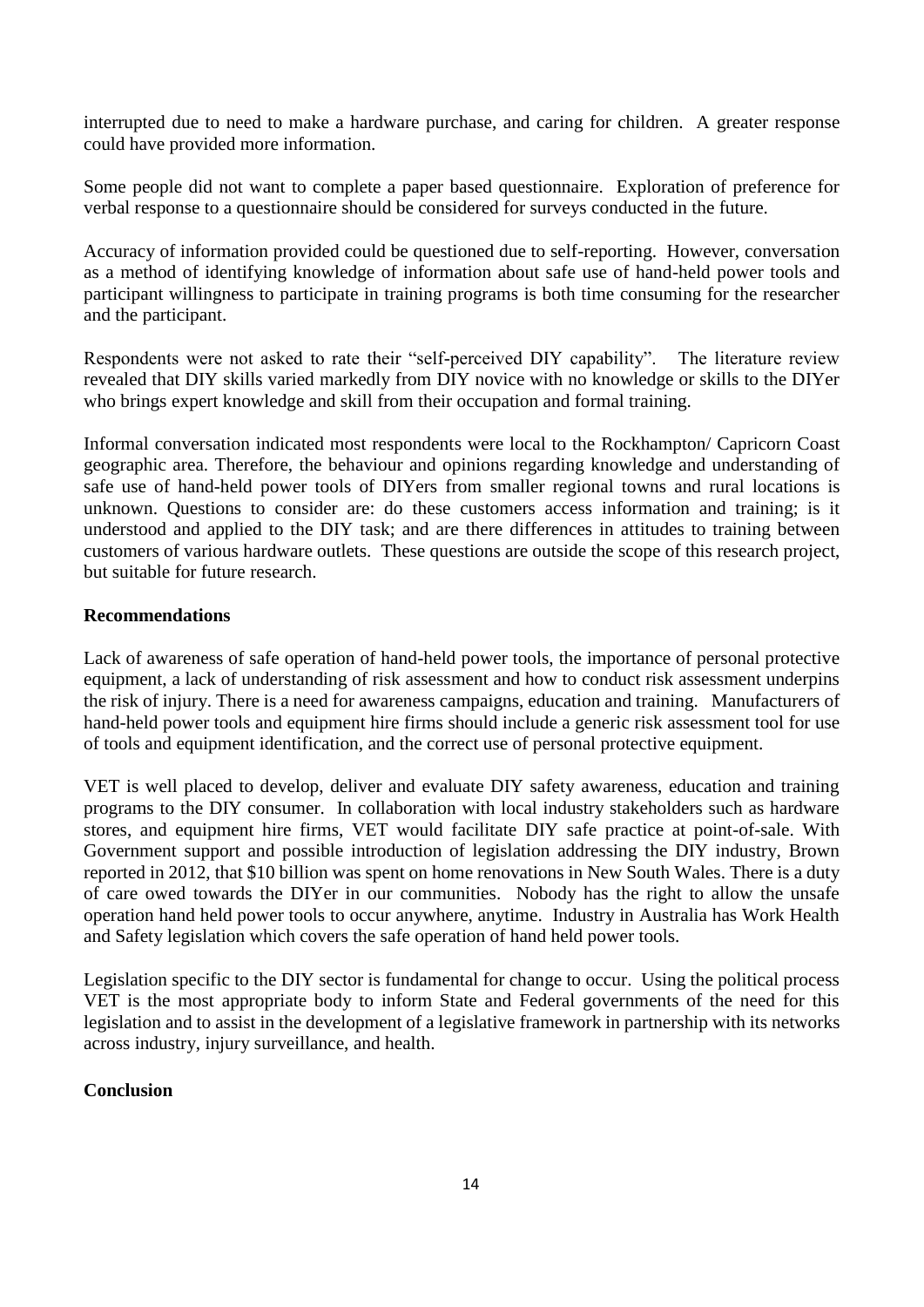Injury from DIY activity continues to increase as evidenced in data collections of presentations to Emergency Departments and hospital admissions in Australia and internationally during the past 25 years. While most DIY injury is preventable injury rates continue to increase annually. The consequences of DIY related injury impact the individual and community due to a reduced contribution by the individual in all aspects of living and the potential years of life lost. The direct cost associated with provision of health care is funded by the taxpayer. Additionally, the direct and indirect costs associated with supporting the injured person in recovery has human, social, and productivity impacts on the community.

Despite a paucity of research in the DIY sector, there is evidence that lack of awareness of the safe operation of hand-held power tools and poor safety behaviour including appropriate personal protective equipment are the main contributing factors. There is also lack of awareness and understanding of risk assessment and how to undertake risk assessment.

The findings of the study conducted in Rockhampton this year reflect the findings of other sources of DIY research. The Rockhampton study identified DIY operators are not reading and comprehending the manufacturers information prior to operating these hand held power tools.

There is a need for awareness campaigns, education and training. Manufacturers of hand-held power tools and equipment hire firms should introduce a generic risk assessment tool for use of tools and equipment. Furthermore, Safety legislation is required for the DIY sector. VET has expertise to take a lead role in each of these areas.

In the meantime, in order to reduce DIY injury rates using prevention methods, the VET sector could contribute their expertise in both the safe use of tools and training techniques to take responsibility for developing and implementing awareness, education and training programs to the DIY consumer. In partnership with manufacturers, suppliers of hand held power tools, local industry stakeholders such as hardware stores, and equipment hire firms, VET could facilitate DIY safe practice at point-of-sale by applying **the 3Rs:**

> **R**ead instructions **R**isk assessment **R**ight PPE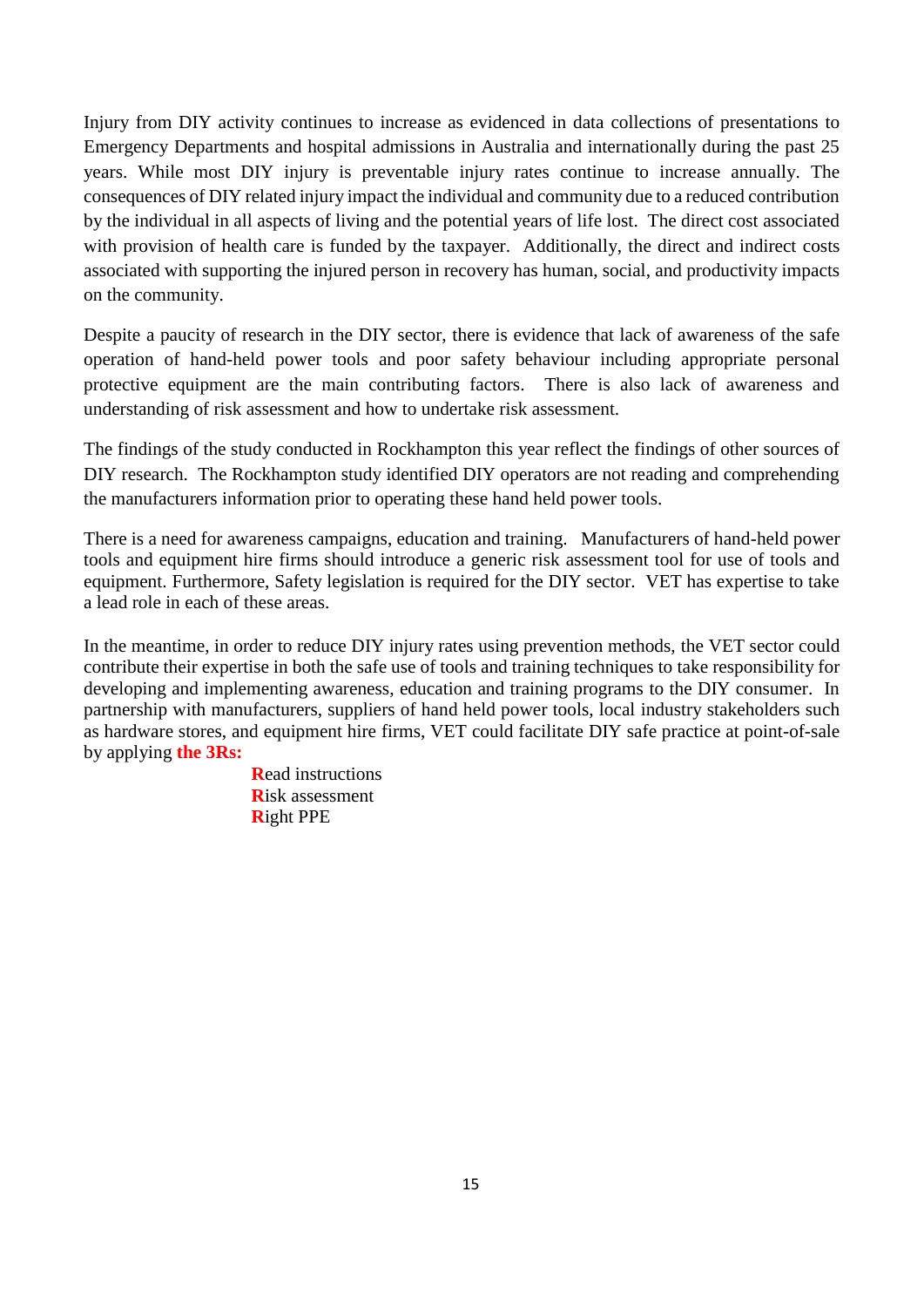#### **References**

Ashby, K. (1999). Injuries associated with Do-It-Yourself maintenance activities. Hazard 41 (1999) 1-15.

Attorney-General's Department. (3 September 2014). *Don't be a tool: avoid injuries with DIY work* Media Release. Government of South Australia.

Browne, R. (2012). DIY reality vs reality TV. Retrieved from: http://news.domain.com.au.

Clarke, C. (2014). *Beware of DIY dangers.* Health + Medicine. The West Australian. Retrieved from: http://health.thewest.com.au/news.

Davies, J. (19 February 2015). *Six DIY injuries to watch out for*. Retrieved from: http://www.canstarblue.com.au/retailers/hardware-stores/common-diy-injuries/

Driscoll, TR., Mitchell, RJ., Hendrie, AL., Healey, SH., Mandryk, JA., Hull, BP. (2003). *Unintentional fatal injuries arising from unpaid work at home*. Injury Prevention. Chapter 9.15-19.

Hardware and Building Supplies Retailing in Australia: Market Research Report. (March 2015). IBIS World.

Hegarty, A. (2012). *DIY injuries spark call for tool caution*. The Advertiser News South Australia.

In the Loop. (2010). *UL Urges DIYers to Think Safety*. June p. 6 (2010). Retrieved from: www.ul.com/consumers for information on DIY home improvement safety tips.

Janda, M. (3 April 2014). *DIY housing –led recovery in retail sales*. ABC News.

Joseph Ketner Construction. (26 March 2015). *Most common injuries from do it yourself construction*. Retrieved from: [http://www.josephketnerconstruction.com/common-injuries-construction.](http://www.josephketnerconstruction.com/common-injuries-construction)

Lapointe, M (2013). *Standing in the Education Gap – a common sense approach to helping your child succeed in school.* iUnviverse, Bloomington. USA.

Mackay, M. (2011). *DIY (Do-It-Yourself) Home Improvement in New Zealand*. Doctor of Philosophy thesis. Lincoln University. New Zealand.

Martin, L. (2005). *DIY Injuries – A review of do-it-yourself injury surveillance, incidence and prevention in Australia and internationally.* University of Western Australia 2005.

Monash Injury Research Institute. (2015). *DIY Brochures*. Monash University.

Monash University Injury Research Institute (VISU). 2015. *Power toll-related unintentional injury Emergency Department presentations (occurring at home among those 15 years of age and above) in Victoria 2011/12-2013/14 (3 years).* Monash University Publishing*.* 

Monash University Injury Research Institute (VISU). 2015. Hospital admitted injuries related to Do It Yourself (DIY) activities in the home, Victoria 2011/12 – 2013/14. Monash University Publishing.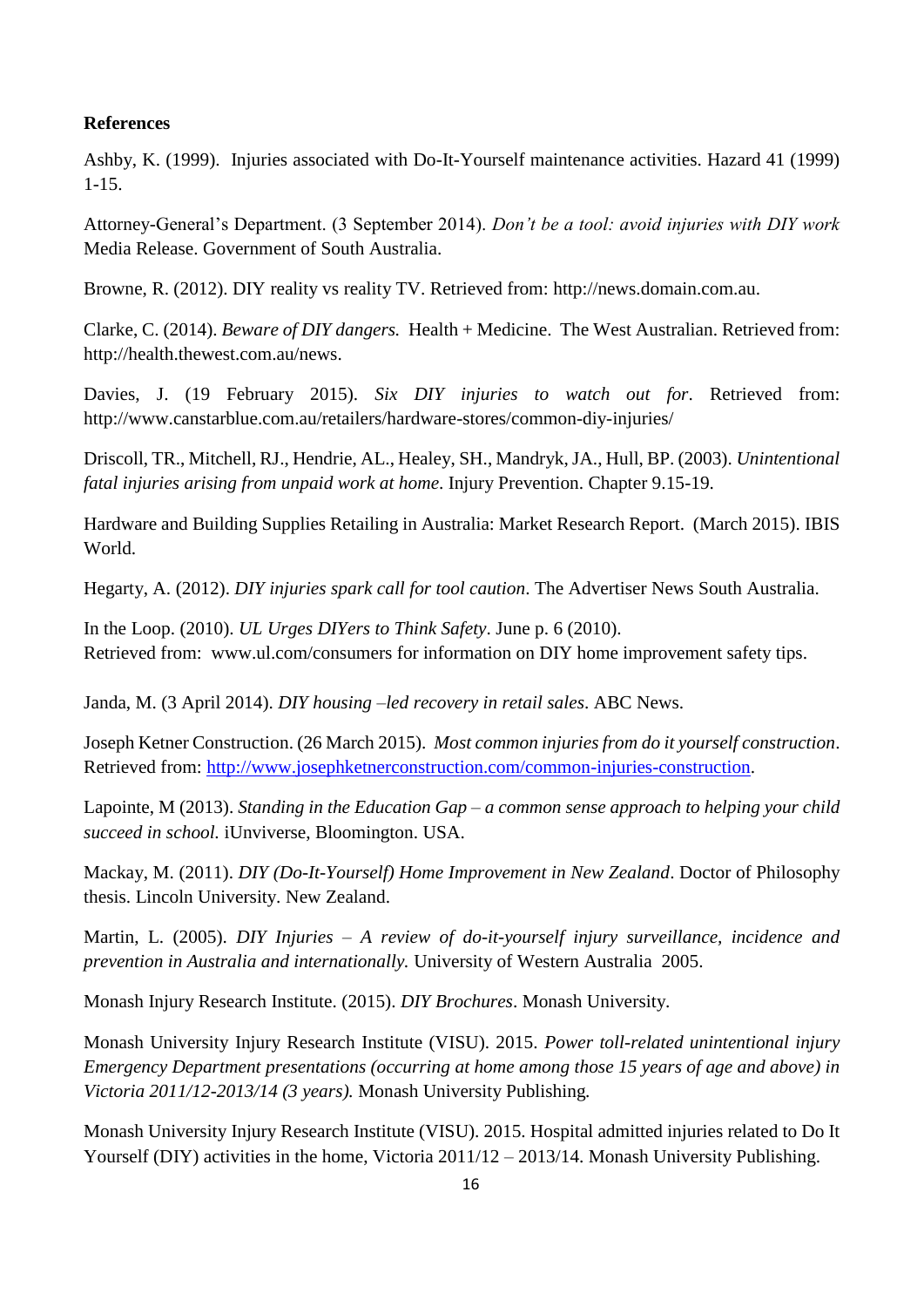OHS News. (3 July 2015). *Ignorance vs. Ineptitude: What it means, and how we can change it.* Retrieved from:<http://cpmtent.safetyculture.com.au/news/omdex.php/07/>

Qu, L., Weston, R. (2013). *Australian Family Trends No 4. Australian households and families.* Australian Bureau of Statistics. Commonwealth of Australia.

Queensland Injury Surveillance System (QISU). 2012. *Injuries associated with Do-It-Yourself activities.* Queensland Government Publishing*.*

Queensland Injury Surveillance and Prevention Project (QISPP). 1993. 1998. 2001. Safety Bulletin Numbers 17, 35, 50, 65.

Product Safety Australia. (2015). *DIY – home handyperson*. Retrieved from :https://www.productsafety.gov.au/content/index.phtml/itemId/974375.

Routley, V., Ozanne-Smith, J. (1995). *Prevention of injuries associated with Do-It-Yourself activities.*  Monash University Accident Research Centre. Commonwealth Department of Human Services and Health. 1-54, p21.

Such, B. (2012). *DIY injuries spark call for tool caution*. The Advertiser. Retrieved from: http://www.adelaidenow.com/news/south-australia/diy-injuries-spark-call-for-caution

The Accidental Injury Task Force. (2002). *Preventing Accidental Injury – Priorities for Action:* Report to the Chief Medical Officer. United Kingdom.

The Australian Magazine. (22 October, 2011). *Death by DIY.*

The Courier Mail (12 March, 2016). *How did it get there?*

Thompson, J.L., Feichtner, S., Pittle, D., Staelin, R., Weinstein, A. (1972). *Product Safety: Suggestions for better use and purchase behaviour through customer education and information.* Carnegie-Mellon University. 101-107.

Van Duijne, F., H., Kanis, H., Hale, A.R., Green, W. S. (2006). *Risk perception in the usage of electrically powered garden tools.* Science Direct 46 (2008) 104-118.

Watson,M., Shove, E. (2008). *Product, Competence, Project and Practice – DIY and the dynamics of craft consumption.* Journal of Consumer Culture. 69-89.

Watson, W. L., Ozanne-Smith, J. (1999). *Injury surveillance in Victoria, Australia: developing comprehensive injury incidence estimates.* Accident Analysis & Prevention. 277-286. Monash University Publishing.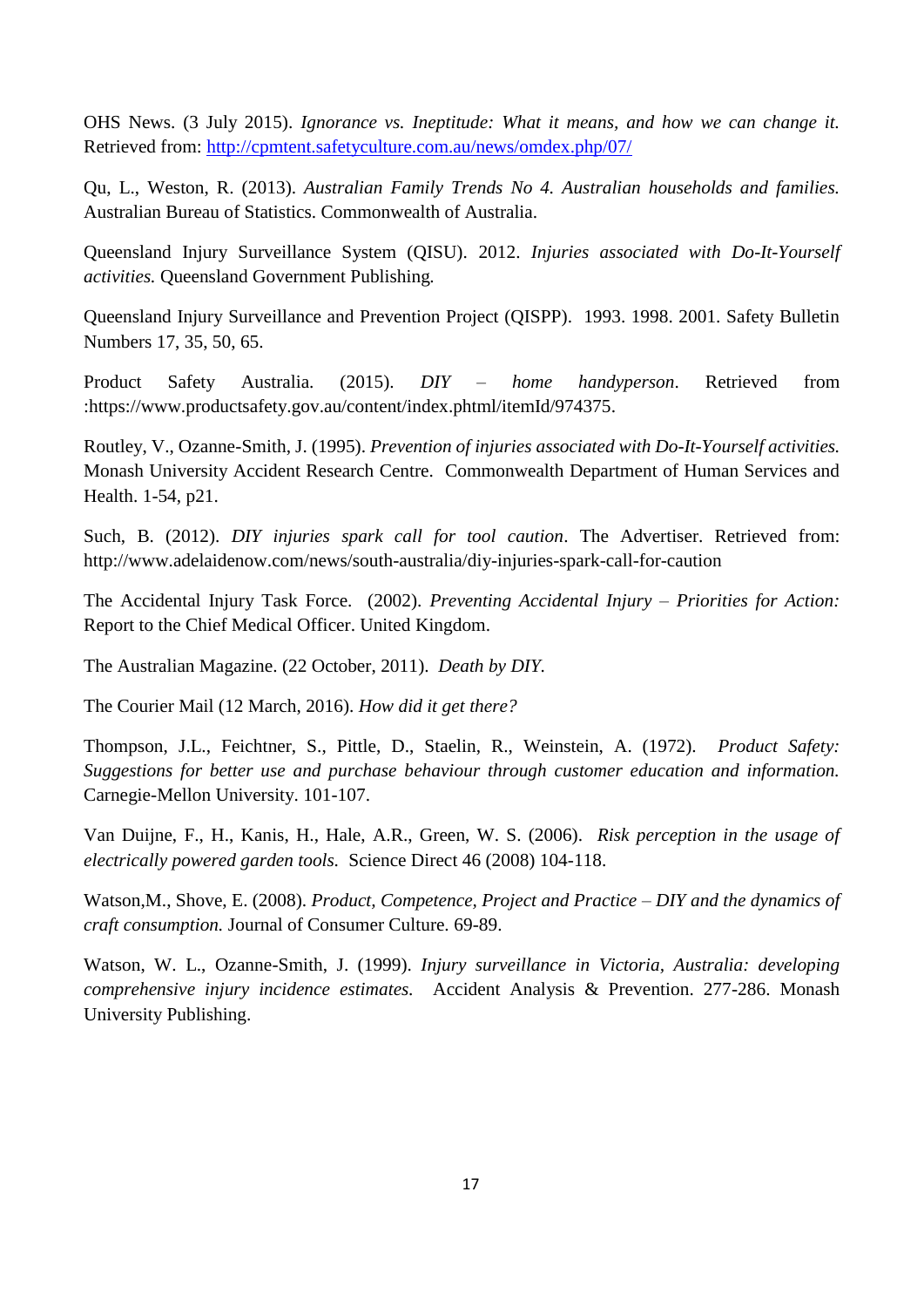### **Appendix 1**



# **Point of Sale Training "operate hand held power tools" PARTICIPANT INFORMED CONSENT FORM**

You have been invited to participate in a 5-10 minute survey as part of study titled Point of Sale Training **"operate hand held power tools"**

Before we commence the survey, I ask that you read and complete this informed consent form, which allows you to withdraw from the survey at any time should you wish.

Your personal details will not be used in any way and privacy is totally guaranteed. During the survey period, all data will be stored securely at CQ University City Campus. At the conclusion of the research project all information gathered will be held at CQ University City Campus for a period of five years. At the conclusion of the five year period the research data will be shredded and disposed of.

#### **I consent to participate in this research project and agree that:**

- $\Box$  An Information Sheet has been provided to me and I have read it and understood it.
- $\Box$  I am willing to participate in the survey questionnaire on a voluntary basis.
- $\Box$  Any questions I had about the process have been clarified to my satisfaction by the Information Sheet and/or by a verbal explanation provided by the research team.
- $\Box$  I understand that I have the right to withdraw from the survey at any time and that my identity will remain confidential.
- $\Box$  I am providing informed consent to participate in this survey.

| CQU Staff Gary Balderson, William Blayney                                                           |            |
|-----------------------------------------------------------------------------------------------------|------------|
| Signature:                                                                                          | Date:      |
| I agree to being provided information about the research findings at the conclusion of the project. |            |
| Name: [please print]                                                                                |            |
| Mailing Address:                                                                                    |            |
| Email:                                                                                              | Telephone: |
|                                                                                                     |            |
| Signature:                                                                                          | Date:      |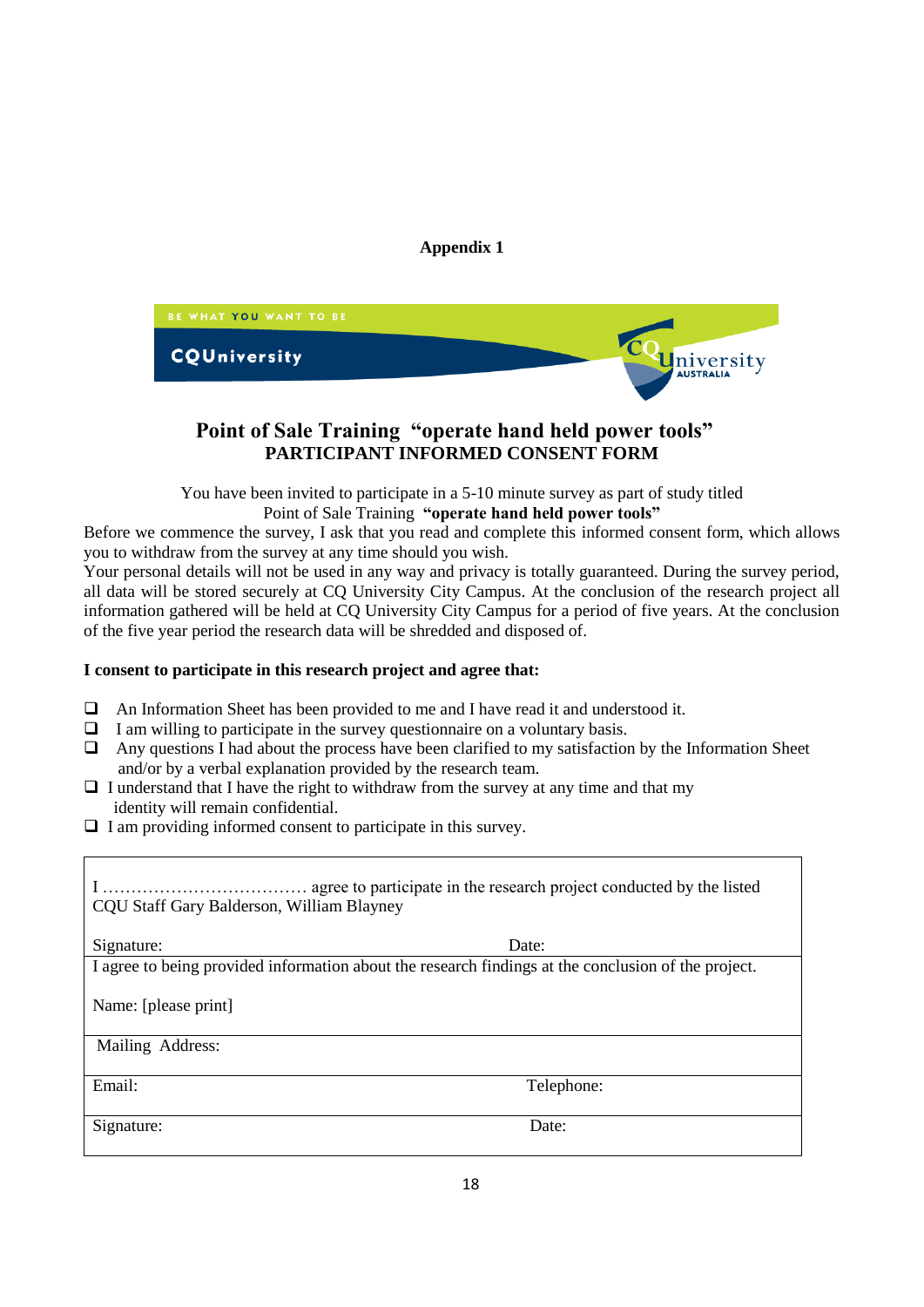# **Appendix 2**

| C University<br>Point of Sale Training Survey for Hand Held Power Tools          |
|----------------------------------------------------------------------------------|
| Question 1. What gender are you?                                                 |
| A/ Male                                                                          |
| B/Female                                                                         |
| Question 2. Which of the following age brackets represents your age group?       |
| A/ 18-30 years                                                                   |
| B/ 31-40 years                                                                   |
| C/ 41-50 years                                                                   |
| D/ 51-60 years                                                                   |
| $E/61-70$ years                                                                  |
| F/71-above years                                                                 |
| Question 3. Have you ever received training on the use of hand held power tools? |
| A/yes                                                                            |
| B/no                                                                             |
| If yes, specify the type of training:                                            |
| A/ formal "off the job" at Technical College (TAFE)                              |
| B/ trade "on the job"                                                            |
| C/ informal "by a friend"                                                        |
|                                                                                  |

## **Question 4.**

Have you sought further information in the use of hand held power tools?

- 1. Always
- 2. Never
- 3. Seldom
- 4. Sometimes
- 5. Unsure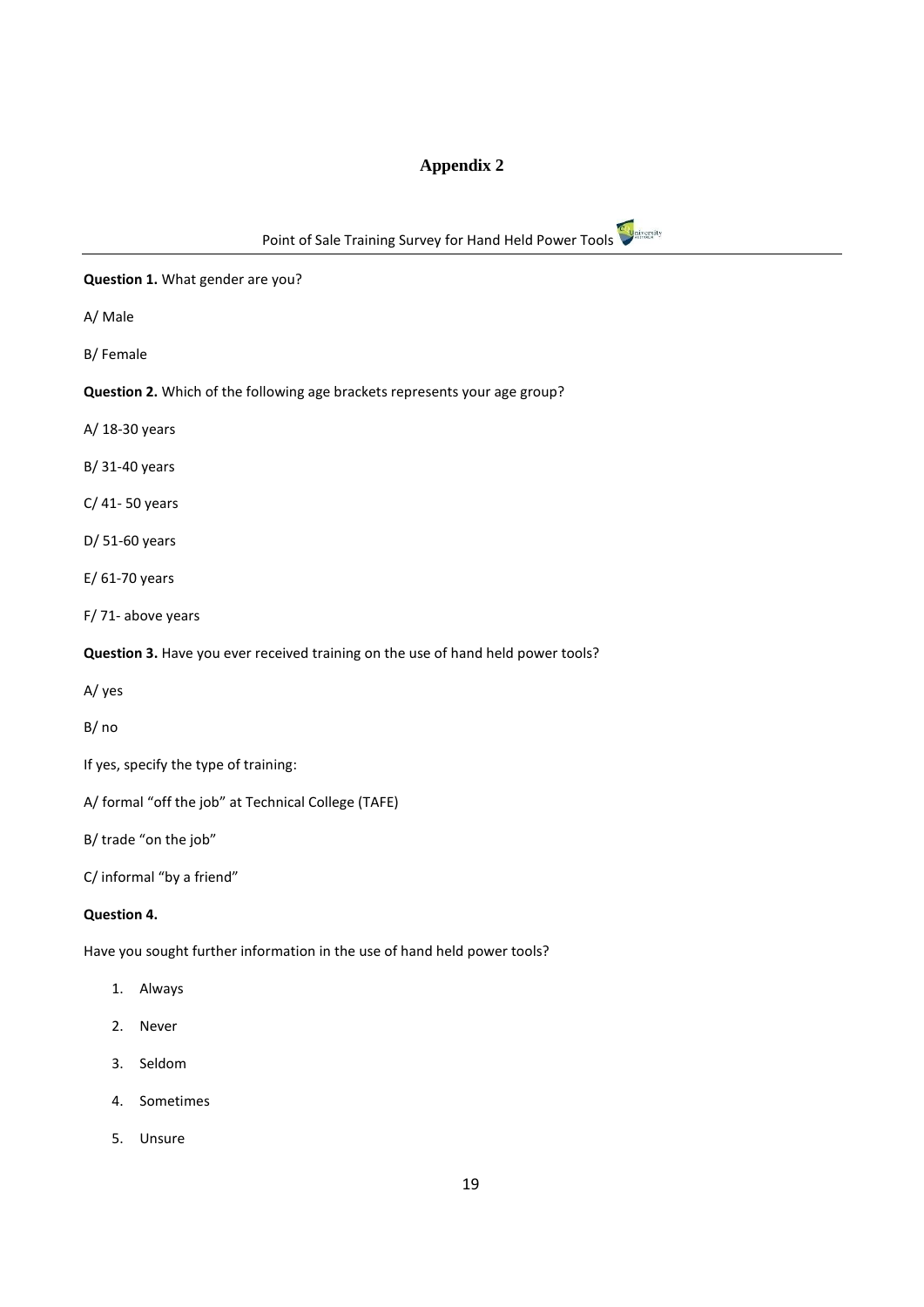#### **Question 5**. Please, specify the type of information and or training?

A/ Manufacturer's information

B/ Videos (i.e. You Tube)

C/ Television (please specify program)

D/ other (please specify)

#### **Question 6.**

Would you consider completing a training program on hand held power tools?

A/ yes

B/no

If yes specify what type training would be required?

#### **Question 7.**

Are you aware of hazard identification systems used when using hand held power tools?

A/ yes

B/ no

**Question 8.** Do you read the manufacturer's instructions prior to using a hand held power tool for the first time?

- 1. Always
- 2. Never
- 3. Sometimes
- 4. Seldom
- **5.** Unsure

**Question 9.** Do you understand the manufacturer's instructions prior to using a hand held power tool for the first time?

- 1. Always
- 2. Never
- 3. Sometimes
- 4. Seldom
- 5. Unsure